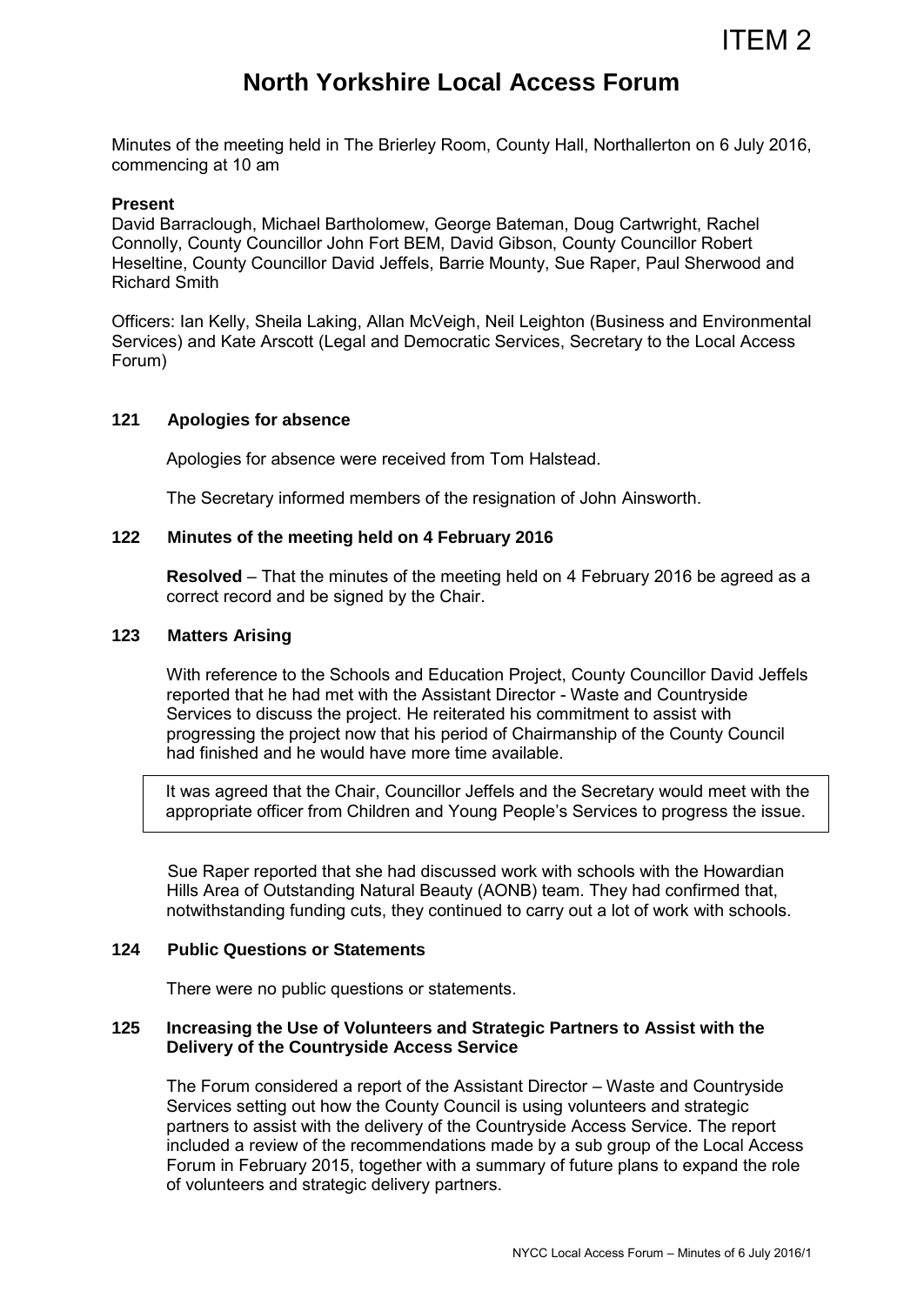Ian Kelly, Countryside Access Manager, and Sheila Laking, Volunteer Co-ordinator, attended the meeting to present the report and respond to Members' questions. They stressed their commitment to maximising the use of volunteers where possible, but that the context had changed as outlined in the report.

The Forum acknowledged that the authority faced increased constraints in using volunteers compared to the situation in the past, with regard to health and safety matters and liaison with landowners. Officers reassured members that they sought to take a pragmatic approach and not to be overly restrictive.

They were also limited by the reduced level of resources available to manage volunteers in the field on tasks where this was required. Given the limited resources, going forward it was important to channel volunteer efforts into priority areas of work. It was recognised that this could be difficult for some potential volunteers to understand, if they were wanting to help in an area that was not judged as a priority.

The role of recognised groups was discussed. Officers confirmed that it was helpful where such groups have their own insurance and risk assessments etc. However, liability for the work undertaken would still ultimately rest with the Council.

A meeting was taking place later in the day with the Lower Wharfedale Ramblers group to discuss a pilot scheme, which had the potential to be rolled out if successful. Richard Smith confirmed that he was hoping that a model could be developed for North Yorkshire, building on an existing partnership the group already had in place.

It was noted that a group Doug Cartwright was involved with would be interested in this option for the future and may also have some funding available. Other groups may also wish to come forward with self-funded proposals, once the initial pilot has been set up and assessed.

Members were also reminded that some Parish Councils still employed local caretakers or similar roles, and that there may be opportunities to build on this resource.

Overall, the Forum welcomed the report and the willingness on all sides to take a flexible approach to the use of volunteers and resources to maximise impact on the rights of way network. It was agreed to request a progress report in six months' time.

**Resolved** – That the Forum receives a further progress report in six months' time.

#### **126 Position Statement – Unsurfaced Unclassified Roads (UUR) in North Yorkshire**

The Forum considered a statement summarising the current position with regard to the management of Unsurfaced Unclassified Roads (UURs) in North Yorkshire, including details of the current operational management process; longer term management options; and an internal pilot project regarding management arrangements for UURs being trialled in the Scarborough Borough area.

Allan McVeigh, Network Strategy Manager, and Neil Leighton, Team Leader Network Management, attend the meeting to present the document and respond to members' questions. They invited comments from the Forum on the document. They also stressed that requests regarding individual routes are considered on a case by case basis.

Members of the Forum broadly welcomed the document as a useful outline of the current position, acknowledging the challenges that officers faced in the light of increasing recreational use and restricted resources.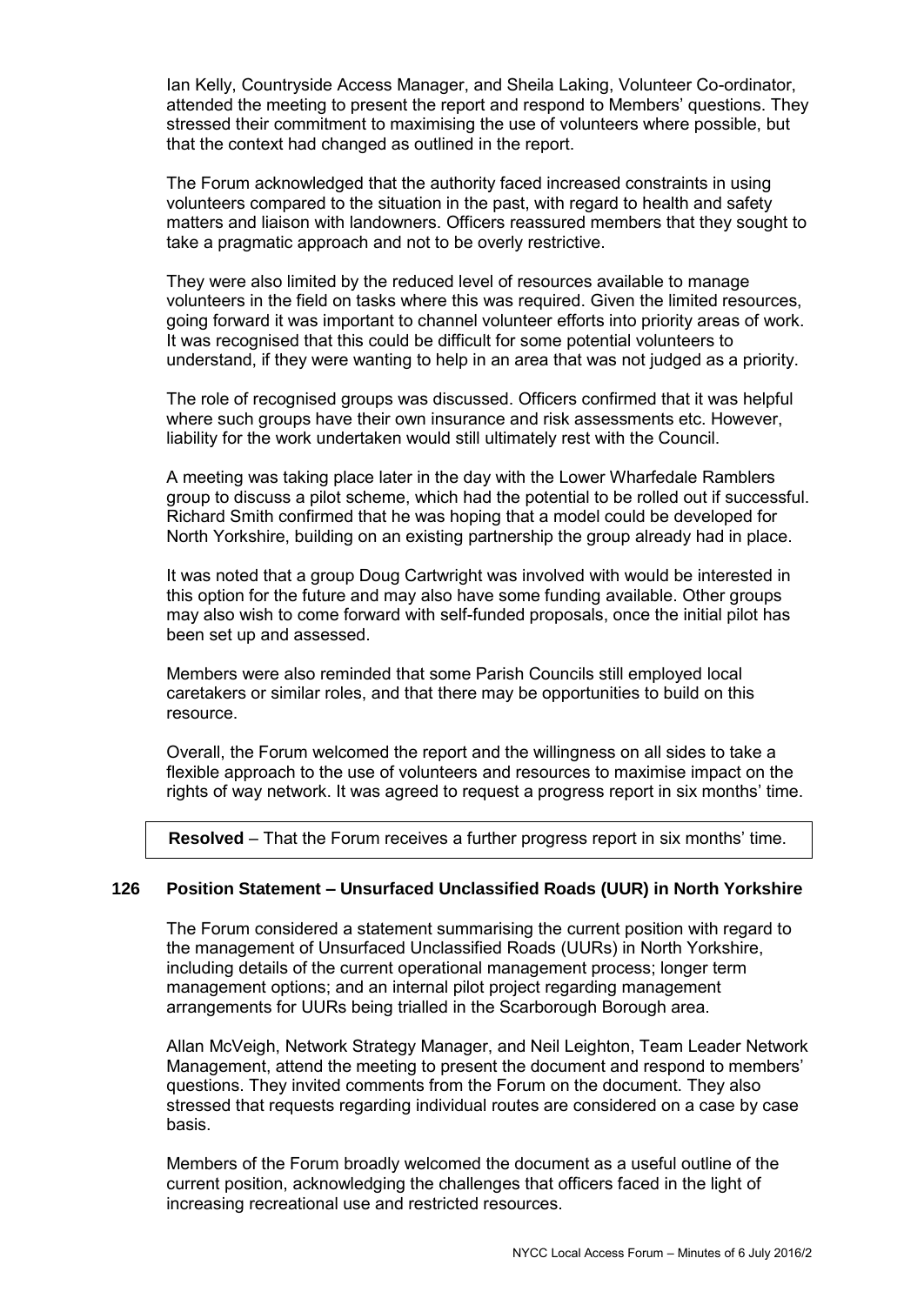Members raised a range of issues in discussion with officers, including:

- Methods of measuring levels of use both before and after in order to assess the effectiveness of voluntary restraints
- Ways of differentiating directional use in measuring the impact of one way voluntary restraints
- Work with user groups to support voluntary restraint, and dismay at those who choose to disregard such initiatives
- The relative merits and costs of temporary and permanent Traffic Regulation **Orders**
- Confirmation that the Police are consulted on proposals for Traffic Regulation **Orders**
- Difficulties that can be caused for walkers and cyclists where crushed stone was used for repairs
- Exemptions for local and emergency access
- Work undertaken, for example with timber extraction companies, to limit the damage caused by vehicles and to encourage restoration
- A commitment to review the current pilot project before deciding whether to roll it out

**Resolved –** That the position statement be noted.

## **127 Position Statement – List of Streets, Local Street Gazetteer and Definitive Map**

The Forum considered a statement summarising the position with regard to the different requirements on the Local Authority to keep a List of Streets, Local Street Gazetteer and Definitive Map and Statement. The statement also included information on the Local Land and Property Gazetteer, Street Works Register and Ordnance Survey.

Allan McVeigh, Network Strategy Manager, and Neil Leighton, Team Leader Network Management, attended the meeting to present the document and respond to members' questions.

Members discussed the various uses of the different resources, including their relevance to the recording of public rights of way by 2026 covered under the next agenda item. They asked about possible access to the Local Street Gazetteer for those Forum members who may be interested.

**Resolved –** That the position statement be noted and that the Secretary clarifies the route for LAF members to access the Local Street Gazetteer.

## **128 Recording of Public Rights of Way within the Definitive Map and Statement by 2026**

The Forum considered a report of the Assistant Director – Waste and Countryside Services. The report provided a summary of the County Council's position in respect to recording of public rights of way within the Definitive Map and Statement by 2026, as requested by the LAF. It also provided an update on the national position and the delayed publication of regulations to implement the 2026 'cut-off date'. The report confirmed that no specific local authority strategy would be devised until there is greater clarity on the Regulations, although some steps had been taken in preparation of anticipated changes.

Ian Kelly, Countryside Access Manager, and Penny Noake, Principal Definitive Map Officer, attended the meeting to present the report and respond to Members' questions.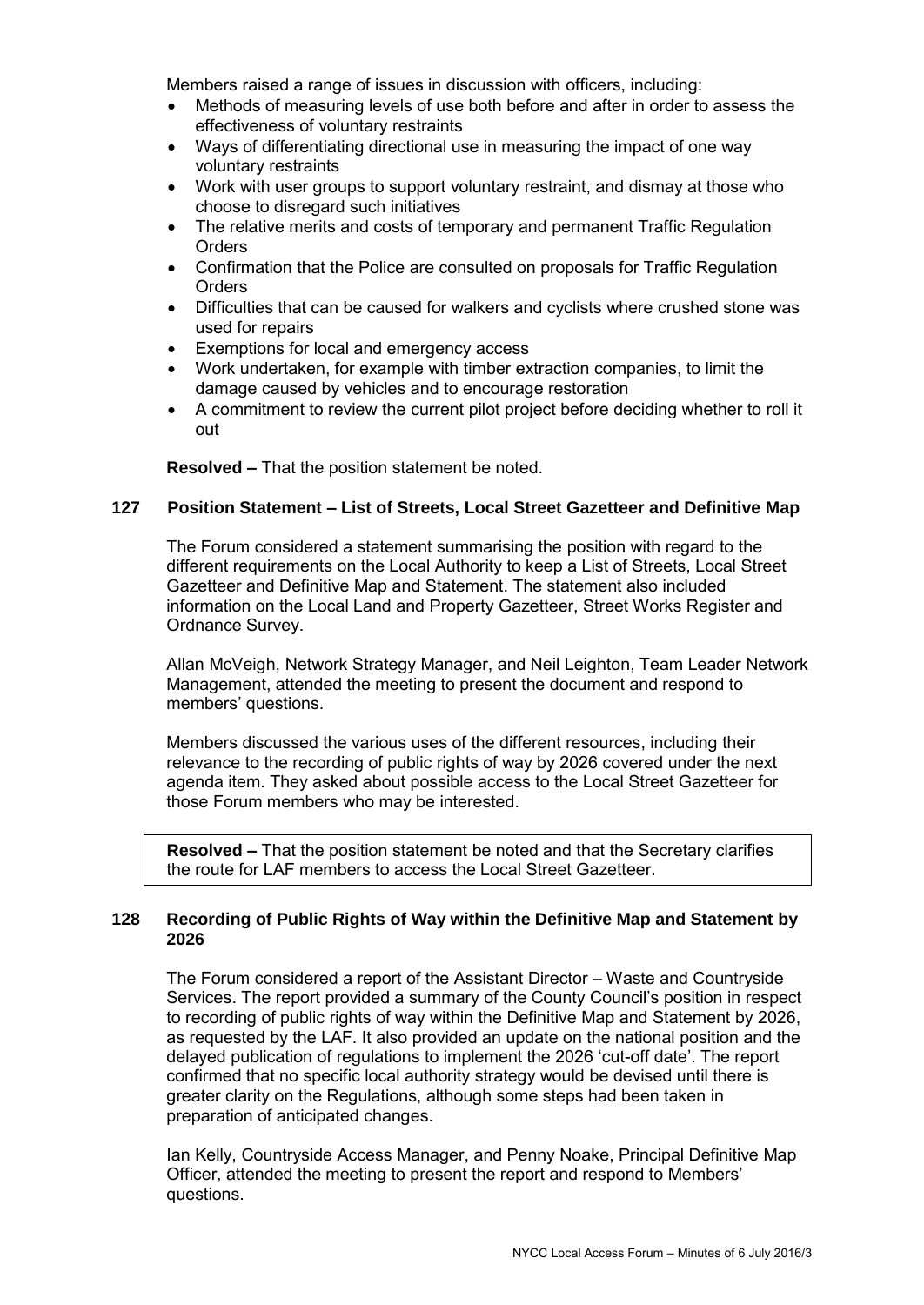Members thanked officers for the update and shared some of their own concerns about the huge amount of work still to be carried out by both local authorities and other interested parties in preparing and responding to applications for including public rights of way in the Definitive Map and Statement by the 'cut-off date'.

**Resolved –** That the report be noted.

## **129 Secretary's Update Report**

 The Secretary presented an update since the last meeting of the Forum, covering the following issues:

- Consultation responses
- Feedback from last meeting on Countryside Access Service Review
- Notification of Open Access restrictions
- National conference and regional meeting
- LAF newsletter and Huddle
- Local Development Plans
- Working Group report
- England Coast Path

The Forum noted the position with regard to the preparation of Local Development Plans by District Councils. A correction was noted with regard to the position in Richmondshire, that the Core Strategy has been adopted as opposed to the Local Development Plan.

The Forum noted that a number of consultations were scheduled to take place between this meeting and the next meeting of the LAF in October. Arrangements were agreed for preparing a response from the LAF to these consultations.

The working group report referred to in paragraph 2.10 of the report was circulated at the meeting. The Forum agreed to the proposal in paragraph 2.5 of the report with regard to collating planning notification and consultation processes for each of the various planning authorities within the LAF area.

**Resolved** – (a) That the report be noted.

(b) That the relevant District Council liaison representative be authorised to work with the Chair and Secretary of the Forum to prepare a draft response on behalf of the LAF to the Local Development Plan consultations anticipated to take place over the summer of 2016 as set out in paragraph 2.8 of the report. This would then be circulated for consultation by the Secretary and a formal LAF response submitted by the Secretary to meet the deadlines for each consultation, assuming that this is before the LAF meeting on 12 October 2016.

(c) That the Secretary collates information on the planning notification and consultation processes for each of the various planning authorities within the LAF area for circulation to LAF members.

#### **130 Local Access Forum Annual Review**

The Forum considered a report of the Secretary presenting the draft annual review form which was required to be submitted to Natural England by 31 July 2016.

It was noted that the membership of the forum should read 18 members including 2 vacancies. Members confirmed the category of Local Access Forum membership they considered they fell into for inclusion in the review.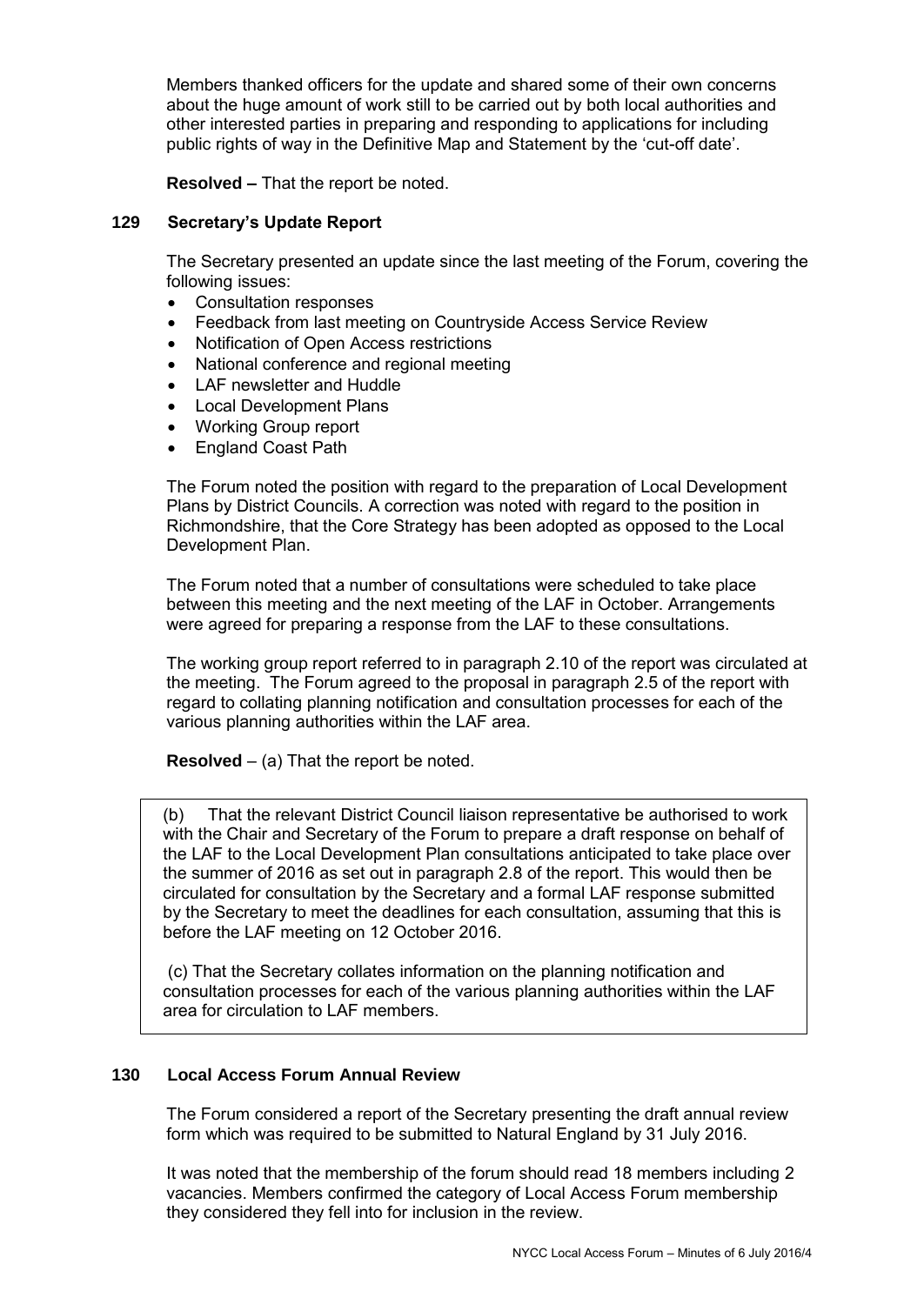It was suggested that the influence of the sub group work on the report on volunteering considered earlier in the agenda should be added to the list of achievements.

It was also suggested that it be noted that the Forum was awaiting further information from the government with regard to the 2026 deadline in order to develop its own strategy.

**Resolved –** That the Secretary amend the draft to reflect the comments made at the meeting, and submit the annual review to Natural England to meet the deadline of 31 July 2016.

## **131 Local Access Forum Principles and Advice**

The Forum considered a report of the Secretary seeking formal confirmation of updated position statements relating to Local Access Forum Principles and advice to District Councils.

**Resolved –** That members agree the position statements relating to North Yorkshire Local Access Forum Principles and Advice to District Councils as Section 94 (4) bodies.

## **132 District Council Updates**

The Forum considered a report of the Secretary providing an update on liaison with District Councils. The report included information on liaison with Hambleton, Richmondshire and Selby District Councils. Richard Smith confirmed his intention to make contact with Harrogate Borough Council. The Chair emphasised the value of face to face contact in developing good relationships.

**Resolved –** That the updates on liaison with District Councils be noted.

#### **133 Forward Plan**

The Forum considered a report of the Secretary inviting members to identify items of business for future meetings.

Members agreed to the Chair's suggestion that an item on cycling should be included on the agenda for the next meeting.

Members also requested a further update on progress with the Countryside Access Service Review at the next meeting, with particular reference to the areas identified in the final bullet point of paragraph 2.2 of the Secretary's Update Report.

Members confirmed their support for the strategic use of working groups to be commissioned to progress priority issues between formal meetings.

Members were invited to inform the Chair and Secretary of any further proposed issues for future meetings.

**Resolved –** That the issues identified during the meeting and recorded in the minutes be incorporated into the Forum's Forward Plan.